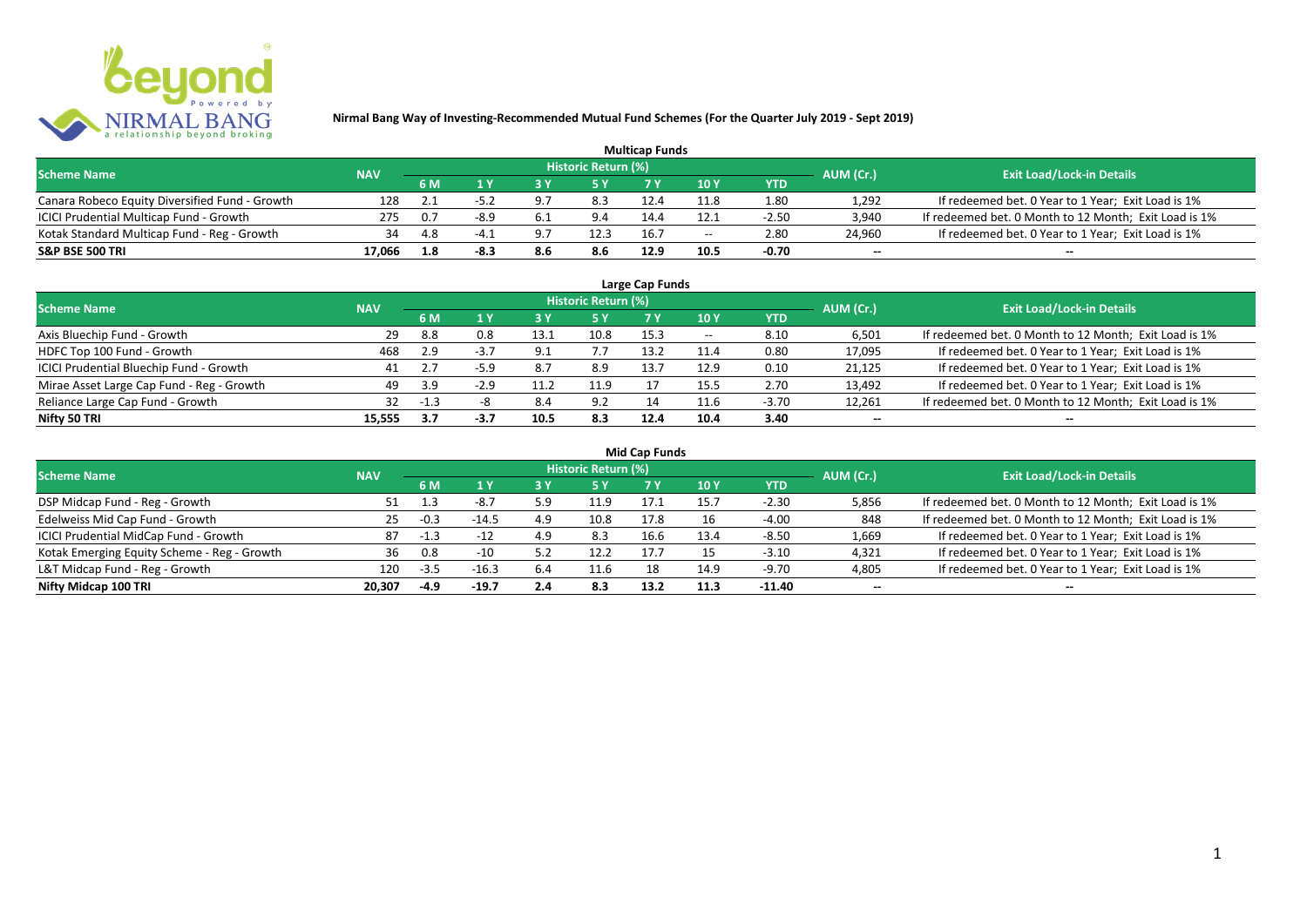

| Large & Midcap                                   |            |        |         |                                                             |                     |      |      |         |       |                                                    |  |  |
|--------------------------------------------------|------------|--------|---------|-------------------------------------------------------------|---------------------|------|------|---------|-------|----------------------------------------------------|--|--|
| <b>Scheme Name</b>                               | <b>NAV</b> |        |         |                                                             | Historic Return (%) |      |      |         |       |                                                    |  |  |
|                                                  |            | 6 M    |         | <b>Exit Load/Lock-in Details</b><br>AUM (Cr.)<br>10Y<br>YTD |                     |      |      |         |       |                                                    |  |  |
| Canara Robeco Emerging Equities - Growth         |            | $-0.9$ | $-12.4$ |                                                             | 13.6                | 20.4 | 18.5 | $-2.40$ | 4,640 | If redeemed bet. 0 Year to 1 Year; Exit Load is 1% |  |  |
| Invesco India Growth Opportunities Fund - Growth |            |        |         |                                                             | 10.9                | 15.1 | 12.8 | 0.90    | 1,560 | If redeemed bet. 0 Year to 1 Year; Exit Load is 1% |  |  |
| NIFTY Large Midcap 250 TRI                       | 6.741      | $-0.1$ |         |                                                             | 9.8                 | 14.6 | 11.6 | -3.60   | $-$   | $- -$                                              |  |  |

| <b>Focused Funds</b>             |            |     |        |  |                     |      |       |            |           |                                                       |  |
|----------------------------------|------------|-----|--------|--|---------------------|------|-------|------------|-----------|-------------------------------------------------------|--|
| <b>Scheme Name</b>               | <b>NAV</b> |     |        |  | Historic Return (%) |      |       |            | AUM (Cr.) | <b>Exit Load/Lock-in Details</b>                      |  |
|                                  |            | 6 M | i v    |  | <b>EV</b>           | 7 V  | 10 Y  | <b>YTD</b> |           |                                                       |  |
| Axis Focused 25 Fund - Growth    | 28         | b.7 |        |  | 12.7                | 15.3 | $- -$ | 2.90       | 7,785     | If redeemed bet. 0 Month to 12 Month; Exit Load is 1% |  |
| SBI Focused Equity Fund - Growth | 136        | 50  | $-2.7$ |  | 11.7                | 15.6 |       | 3.20       | 4,984     | If redeemed bet. 0 Year to 1 Year; Exit Load is 1%    |  |
| <b>S&amp;P BSE 500 TRI</b>       | 17.066     | 1.8 | -8.3   |  |                     | 12.9 | 10.5  | -0.70      | $-$       | $- -$                                                 |  |

|                                                |            |        |                          |                     |      | <b>Small Cap Funds</b> |                                       |          |                          |                                                    |
|------------------------------------------------|------------|--------|--------------------------|---------------------|------|------------------------|---------------------------------------|----------|--------------------------|----------------------------------------------------|
| <b>Scheme Name</b>                             | <b>NAV</b> |        |                          | Historic Return (%) |      |                        |                                       |          |                          | <b>Exit Load/Lock-in Details</b>                   |
|                                                |            | 6 M    | AUM (Cr.)<br>10 Y<br>YTD |                     |      |                        |                                       |          |                          |                                                    |
| Franklin India Smaller Companies Fund - Growth | 47         | $-5.4$ |                          |                     | 8.4  | 18.5                   | 15.9                                  | -10.40   | 6,729                    | If redeemed bet. 0 Year to 1 Year; Exit Load is 1% |
| HDFC Small Cap Fund - Growth                   | 38         | $-7.0$ | $-16.9$                  | 7.8                 |      | 15.5                   |                                       | $-11.40$ | 7,894                    | If redeemed bet. 0 Year to 1 Year; Exit Load is 1% |
| L&T Emerging Businesses Fund - Reg - Growth    |            | -6.6   | $-20.1$                  |                     | 12.1 | $-$                    | $\hspace{0.05cm}$ – $\hspace{0.05cm}$ | $-13.10$ | 5,611                    | If redeemed bet. 0 Year to 1 Year; Exit Load is 1% |
| Nifty Smallcap 100 TRI                         | 6.689      | $-6.6$ | $-27.2$                  | $-2.4$              | 2.7  |                        |                                       | -14.60   | $\overline{\phantom{a}}$ | $-$                                                |

| ELSS Schemes (Tax Saving u/s 80-C)            |            |        |         |                     |       |           |                                       |            |                          |                                  |  |  |  |
|-----------------------------------------------|------------|--------|---------|---------------------|-------|-----------|---------------------------------------|------------|--------------------------|----------------------------------|--|--|--|
| <b>Scheme Name</b>                            | <b>NAV</b> |        |         | Historic Return (%) |       |           |                                       |            | AUM (Cr.)                | <b>Exit Load/Lock-in Details</b> |  |  |  |
|                                               |            | 6 M    | 4 V     | 3 Y                 | 75 Y  | <b>7Y</b> | <b>10 Y</b>                           | <b>YTD</b> |                          |                                  |  |  |  |
| Aditya Birla Sun Life Tax Relief 96 - Growth  | 29         | $-3.2$ | $-13.1$ | 7.1                 | 10.9  | 15.8      |                                       | $-6.40$    | 8,416                    | Nil                              |  |  |  |
| Axis Long Term Equity Fund - Growth           | 44         | 6.6    | $-4.1$  | 10.4                |       | 18.7      | $\hspace{0.05cm}$ – $\hspace{0.05cm}$ | 3.20       | 18,953                   | Nil                              |  |  |  |
| IDFC Tax Advantage (ELSS) Fund - Reg - Growth | 51         | $-0.8$ | $-12.8$ | 7.4                 | 9.3   | 14.8      | 13.2                                  | $-5.20$    | 1,902                    | Nil                              |  |  |  |
| Invesco India Tax Plan - Growth               | 49         | 3.2    | $-9.4$  | 8.2                 | 10.4  | 15.8      | 14.1                                  | $-0.20$    | 837                      | Nil                              |  |  |  |
| Mirae Asset Tax Saver Fund - Reg - Growth     |            | 4.7    | $-2.8$  | 13.8                | $- -$ | $- -$     | $- -$                                 | 3.00       | 2,208                    | Nil                              |  |  |  |
| S&P BSE 200 TRI                               | 5,536      | 2.5    | -6.7    | 9.3                 | 8.9   | 13.1      | 10.7                                  | 0.50       | $\overline{\phantom{a}}$ | $\overline{\phantom{a}}$         |  |  |  |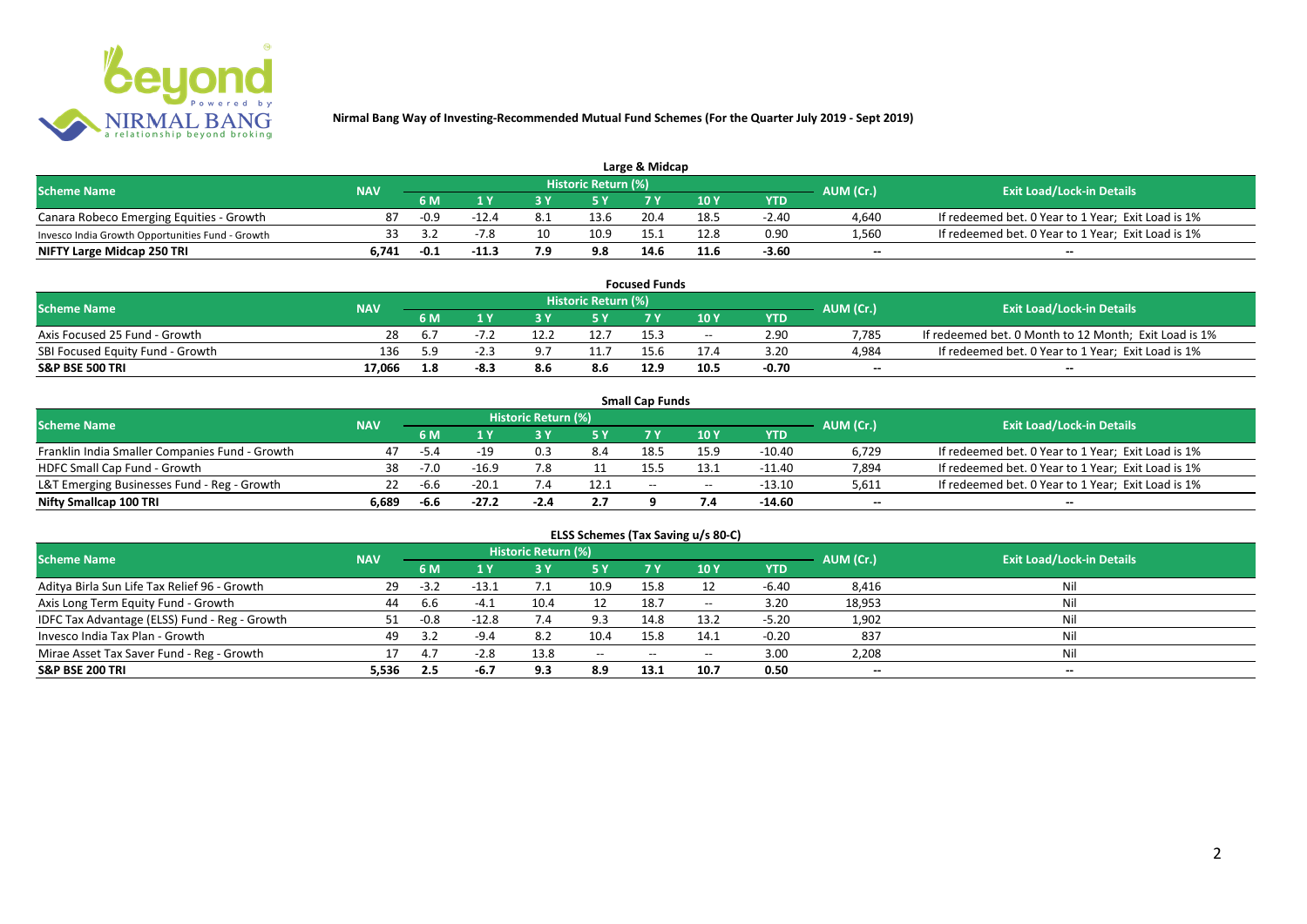

| <b>Contra/Value Fund</b>                  |            |     |         |                     |      |      |      |         |                          |                                                    |  |  |
|-------------------------------------------|------------|-----|---------|---------------------|------|------|------|---------|--------------------------|----------------------------------------------------|--|--|
| <b>Scheme Name</b>                        | <b>NAV</b> |     |         | Historic Return (%) |      |      |      |         | AUM (Cr.)                | <b>Exit Load/Lock-in Details</b>                   |  |  |
|                                           |            | 6 M |         |                     |      |      | 10Y  | YTD     |                          |                                                    |  |  |
| Kotak India EQ Contra Fund - Reg - Growth |            | 2.9 | $-5.0$  | 10.9                | 9.8  | 13.7 |      | 1.70    | 811                      | If redeemed bet. 0 Year to 1 Year; Exit Load is 1% |  |  |
| Invesco India Contra Fund - Growth        | 45         | 0.7 | $-10.3$ | 9.6                 | 11.4 | 16.7 | 13.3 | $-3.10$ | 3.880                    | If redeemed bet. 0 Year to 1 Year; Exit Load is 1% |  |  |
| UTI Value Opportunities Fund - Growth     | 58         | 0.9 | -9.7    | 5.b                 | 5.4  | 10.5 | 10.9 | $-1.10$ | 4,211                    | If redeemed bet. 0 Year to 1 Year; Exit Load is 1% |  |  |
| <b>S&amp;P BSE 500 TRI</b>                | 17.066     | 1.8 | -8      | 8.6                 | 8.6  | 12.9 | 10.5 | -0.70   | $\overline{\phantom{a}}$ | $\overline{\phantom{a}}$                           |  |  |

|                                                                           |            |        |         |                     |           | Sector/Thematic |                   |            |                          |                                                    |
|---------------------------------------------------------------------------|------------|--------|---------|---------------------|-----------|-----------------|-------------------|------------|--------------------------|----------------------------------------------------|
| <b>Scheme Name</b>                                                        | <b>NAV</b> |        |         | Historic Return (%) |           |                 |                   |            | AUM (Cr.)                | <b>Exit Load/Lock-in Details</b>                   |
|                                                                           |            | 6 M    | 1 Y     |                     | <b>5Y</b> | <b>7Y</b>       | 10Y               | <b>YTD</b> |                          |                                                    |
| Canara Robeco Consumer Trends Fund - Reg - Growth                         | 38         | 3.1    | $-7.1$  | 9.9                 | 12.8      | 16              | $- -$             | 0.30       | 319                      | If redeemed bet. 0 Year to 1 Year; Exit Load is 1% |
| Mirae Asset Great Consumer Fund - Growth                                  | 33         | 0.9    | $-7.8$  | 11.3                | 11.7      | 15.9            | $\hspace{0.05cm}$ | $-3.70$    | 766                      | If redeemed bet. 0 Year to 1 Year; Exit Load is 1% |
| ICICI Prudential Technology Fund - Growth                                 | 59         | $-1.8$ | $-1.5$  | 14.8                | 9.8       | 17.8            | 17.5              | 4.30       | 441                      | If redeemed bet. 0 Day to 15 Day; Exit Load is 1%  |
| Reliance Pharma Fund - Growth                                             | 138        | $-7.0$ | $-12.5$ |                     | 4.5       | 11.7            | 15.7              | $-7.60$    | 2,344                    | If redeemed bet. 0 Year to 1 Year; Exit Load is 1% |
| ICICI Prudential Banking and Financial Services Fund -<br>Retail - Growth | 62         | 6.3    | $-3.6$  | 11.6                | 14.6      | 19.2            | 17.2              | 1.00       | 3.185                    | If redeemed bet. 0 Day to 15 Day; Exit Load is 1%  |
| Reliance Banking Fund - Growth                                            | 260        | 3.7    | $-10.2$ | 10                  | 11.5      | 15.7            | 15.3              | $-1.80$    | 2,924                    | If redeemed bet. 0 Year to 1 Year; Exit Load is 1% |
| <b>S&amp;P BSE 500 TRI</b>                                                | 17.066     | 1.8    | $-8.3$  | 8.6                 | 8.6       | 12.9            | 10.5              | -0.70      | $\overline{\phantom{a}}$ | $- -$                                              |

|                                                  |            |     |        |                            |                                       |                                       | <b>Dynamic Asset Allocation Funds</b> |            |                          |                                                         |
|--------------------------------------------------|------------|-----|--------|----------------------------|---------------------------------------|---------------------------------------|---------------------------------------|------------|--------------------------|---------------------------------------------------------|
| Scheme Name                                      | <b>NAV</b> |     |        | <b>Historic Return (%)</b> |                                       |                                       |                                       |            | AUM (Cr.)                | <b>Exit Load/Lock-in Details</b>                        |
|                                                  |            | 6 M | 1 Y    | 73 V.                      | 5 Y                                   |                                       | 10 Y                                  | <b>YTD</b> |                          |                                                         |
| ICICI Prudential Balanced Advantage Fund - Reg - | 35         | 4.1 |        | 7.5                        | 8.9                                   | 12.7                                  | 12.2                                  | 3.00       | 27.798                   | If redeemed bet. 0 Year to 1 Year; Exit Load is 1%      |
| Growth                                           |            |     |        |                            |                                       |                                       |                                       |            |                          |                                                         |
| Invesco India Dynamic Equity Fund - Growth       | 29         | 4.3 | $-2.8$ |                            | 8.3                                   |                                       |                                       | 3.80       | 924                      | If redeemed bet. 0 Month to 3 Month; Exit Load is 0.25% |
| Reliance Balanced Advantage Fund - Growth        | 90         | 3.1 |        | 8.7                        | 8.4                                   | 12.9                                  | 11.2                                  | 2.80       | 2,195                    | If redeemed bet. 0 Month to 12 Month; Exit Load is 1%   |
| SBI Dynamic Asset Allocation Fund - Reg - Growth |            | 0.9 | $-1.4$ | 7.1                        | $\hspace{0.05cm}$ – $\hspace{0.05cm}$ | $\hspace{0.05cm}$ – $\hspace{0.05cm}$ | $- -$                                 | 1.00       | 684                      | If redeemed bet. 0 Month to 12 Month; Exit Load is 1%   |
| NIFTY 50 Hybrid Composite Debt 65:35 Index       | 9,882      | 5.5 | 2.2    | 9.7                        | 8.8                                   | 11.3                                  | 9.9                                   | 5.40       | $\overline{\phantom{a}}$ | $- -$                                                   |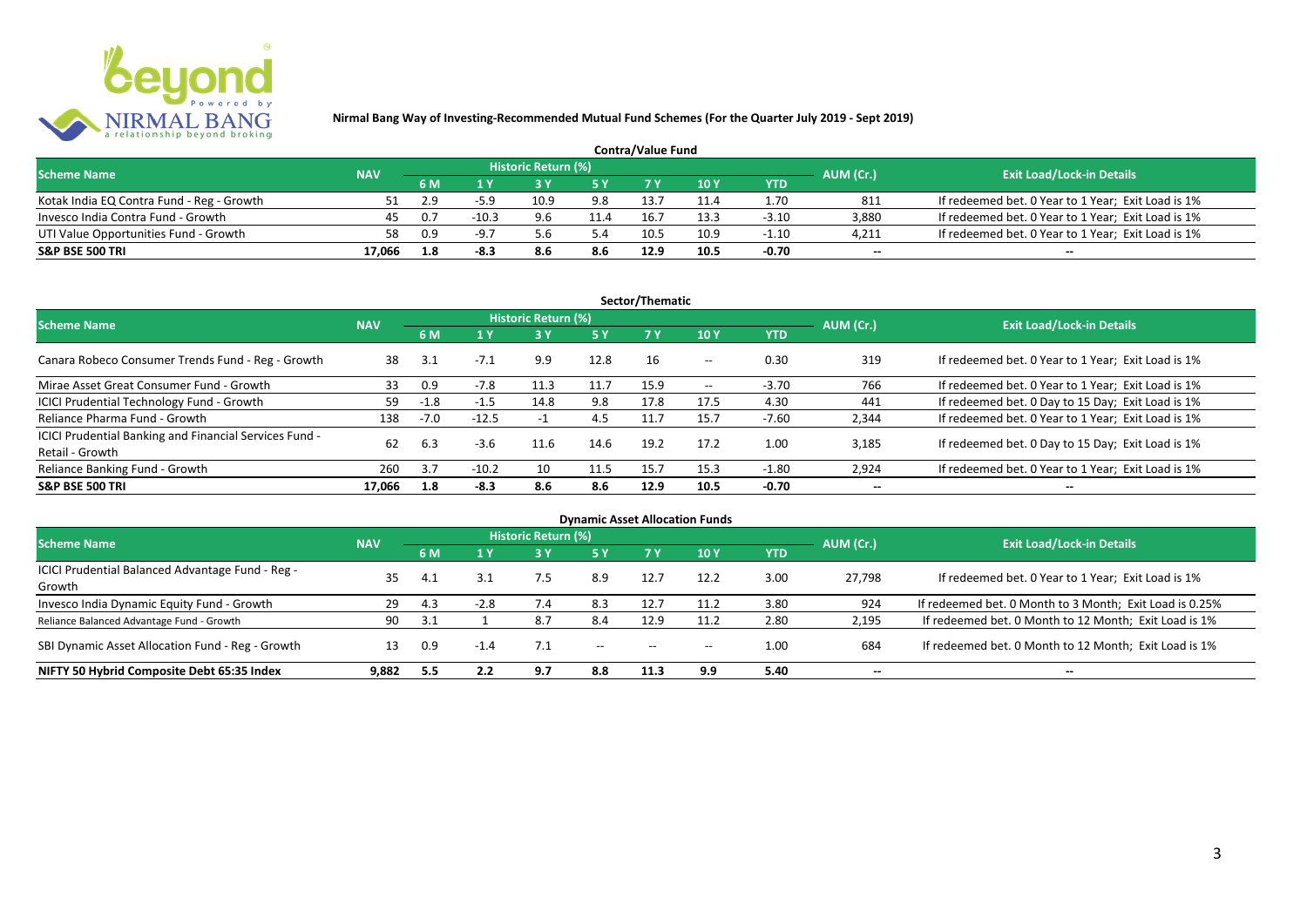

|                                                 |            |     |        |                            |       | <b>Hybrid Aggressive</b> |      |      |                          |                                                       |
|-------------------------------------------------|------------|-----|--------|----------------------------|-------|--------------------------|------|------|--------------------------|-------------------------------------------------------|
| <b>Scheme Name</b>                              | <b>NAV</b> |     |        | <b>Historic Return (%)</b> |       |                          |      |      | AUM (Cr.)                | <b>Exit Load/Lock-in Details</b>                      |
|                                                 |            | 6 M | 1 Y    | 7 Y<br>10Y<br>YTD          |       |                          |      |      |                          |                                                       |
| HDFC Hybrid Equity Fund - Growth                |            |     | $-1.8$ | 5.9                        | 5.2   | 10.7                     | 9.5  | 1.40 | 21,151                   | If redeemed bet. 0 Year to 1 Year; Exit Load is 1%    |
| ICICI Prudential Equity & Debt Fund - Growth    | 129        | 2.8 | $-2.5$ |                            | 9.6   | 14.5                     | 13.7 | 0.30 | 24,313                   | If redeemed bet. 0 Year to 1 Year; Exit Load is 1%    |
| Mirae Asset Hybrid - Equity Fund - Reg - Growth | 15         | 4.5 | 0.4    | 9.9                        | $- -$ | $-$                      |      | 3.60 | 2,297                    | If redeemed bet. 0 Year to 1 Year; Exit Load is 1%    |
| SBI Equity Hybrid Fund - Growth                 | 134        | 6.6 |        | 8.8                        | 10.5  | 15.3                     |      | 4.50 | 29,408                   | If redeemed bet. 0 Month to 12 Month; Exit Load is 1% |
| Canara Robeco Equity Hybrid Fund - Growth       | 155        | 3.5 |        | 8.1                        | 9.9   |                          | 12.3 | 3.00 | 2,298                    | If redeemed bet. 0 Year to 1 Year; Exit Load is 1%    |
| NIFTY 50 Hybrid Composite Debt 65:35 Index      | 9,882      | 5.5 | 2.2    | 9.7                        | 8.8   | 11.3                     | 9.9  | 5.40 | $\overline{\phantom{a}}$ | $- -$                                                 |

| <b>Arbitrage Fund</b>                      |            |     |  |                     |     |     |     |            |           |                                                         |  |  |  |  |
|--------------------------------------------|------------|-----|--|---------------------|-----|-----|-----|------------|-----------|---------------------------------------------------------|--|--|--|--|
| <b>Scheme Name</b>                         | <b>NAV</b> |     |  | Historic Return (%) |     |     |     |            | AUM (Cr.) | <b>Exit Load/Lock-in Details</b>                        |  |  |  |  |
|                                            |            | 1 M |  | 6 M                 |     |     |     | <b>YTD</b> |           |                                                         |  |  |  |  |
| IDFC Arbitrage Fund - Reg - Growth         | 24         |     |  |                     | 6.9 |     | 6.2 | 6.90       | 7.382     | If redeemed bet. 0 Month to 1 Month; Exit Load is 0.25% |  |  |  |  |
| Kotak Equity Arbitrage Fund - Reg - Growth |            | 6.5 |  |                     | 6.8 | 6.4 | 6.3 | 6.60       | 14.527    | If redeemed bet. 0 Day to 30 Day; Exit Load is 0.25%    |  |  |  |  |
| Reliance Arbitrage Fund - Growth           | 20         |     |  | 6.8                 | 6.8 |     | 6.4 | 6.80       | 8.904     | If redeemed bet. 0 Month to 1 Month; Exit Load is 0.25% |  |  |  |  |

| <b>Equity Saver</b>                      |                          |     |              |                     |                          |                                       |                                       |                          |                          |                                                       |  |  |  |  |
|------------------------------------------|--------------------------|-----|--------------|---------------------|--------------------------|---------------------------------------|---------------------------------------|--------------------------|--------------------------|-------------------------------------------------------|--|--|--|--|
| <b>Scheme Name</b>                       | <b>NAV</b>               |     |              | Historic Return (%) |                          |                                       |                                       |                          | AUM (Cr.)                | <b>Exit Load/Lock-in Details</b>                      |  |  |  |  |
|                                          |                          | 6 M |              |                     |                          |                                       | 10 Y                                  | YTD                      |                          |                                                       |  |  |  |  |
| Axis Equity Saver Fund - Reg - Growth    |                          | 4.1 |              |                     | $\overline{\phantom{a}}$ | $-$                                   | $\hspace{0.05cm}$ – $\hspace{0.05cm}$ | 4.10                     | 753                      | If redeemed bet. 0 Month to 12 Month; Exit Load is 1% |  |  |  |  |
| <b>HDFC Equity Savings Fund - Growth</b> | 36                       | 3.0 |              |                     |                          | 8.8                                   |                                       | 2.30                     | 5,138                    | If redeemed bet. 0 Year to 1 Year; Exit Load is 1%    |  |  |  |  |
| Kotak Equity Savings Fund - Reg - Growth | 14.                      | 2.6 |              |                     | $- -$                    | $\hspace{0.05cm}$ – $\hspace{0.05cm}$ | $\overline{\phantom{a}}$              | 2.90                     | 2,003                    | If redeemed bet. 0 Year to 1 Year; Exit Load is 1%    |  |  |  |  |
| CRISIL Hybrid 50+50 - Moderate Index*    | $\overline{\phantom{a}}$ |     | $\mathbf{m}$ | $\qquad \qquad$     | $\overline{\phantom{a}}$ | $- -$                                 | $\overline{\phantom{a}}$              | $\overline{\phantom{a}}$ | $\overline{\phantom{a}}$ | $\overline{\phantom{a}}$                              |  |  |  |  |

| <b>Liquid Funds</b>                       |            |     |     |                     |     |       |            |                 |                          |                                  |  |  |  |
|-------------------------------------------|------------|-----|-----|---------------------|-----|-------|------------|-----------------|--------------------------|----------------------------------|--|--|--|
| <b>Scheme Name</b>                        | <b>NAV</b> |     |     | Historic Return (%) |     |       | <b>YTM</b> | Avg             | AUM (Cr.)                | <b>Exit Load/Lock-in Details</b> |  |  |  |
|                                           |            | 1 W | 2 W | 1 M                 | 3 M | 1Y    |            | <b>Maturity</b> |                          |                                  |  |  |  |
| Axis Liquid Fund - Growth                 | 2.123      | 5.7 |     |                     | 6.6 |       | 6.01       | 0.09            | 30,115                   | Nil                              |  |  |  |
| IDFC Cash Fund - Reg - Growth             | 2,318      | 5.6 | 5.6 |                     | 6.3 |       | 5.89       | 0.07            | 11,025                   | Nil                              |  |  |  |
| Kotak Liquid Scheme - Reg - Growth        | 3,876      | 5.6 | 5.6 |                     | 6.4 |       | 5.96       | 0.08            | 29,444                   | Nil                              |  |  |  |
| Mirae Asset Cash Management Fund - Growth | 2,004      | 5.6 | 5.6 |                     | 6.5 |       | 5.95       | 0.08            | 3,463                    | Nil                              |  |  |  |
| <b>CRISIL Liquid Fund Index</b>           | $- -$      | 6.0 |     | 6.3                 | 6.8 | $- -$ | $- -$      | $- -$           | $\overline{\phantom{a}}$ | $- -$                            |  |  |  |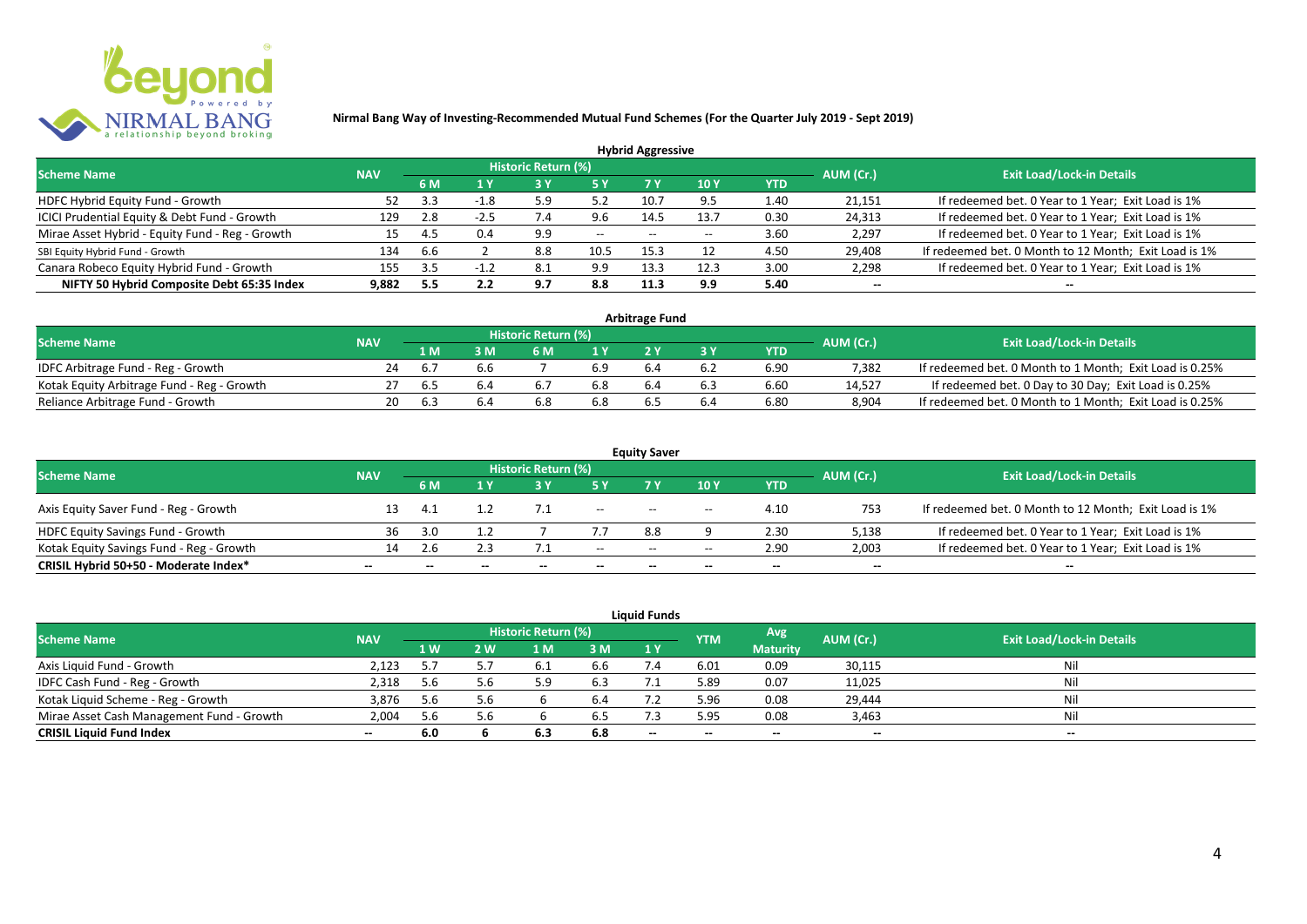

| <b>Ultra Short Fund</b>                       |            |       |     |                            |     |       |                          |                          |                          |                                  |  |  |  |
|-----------------------------------------------|------------|-------|-----|----------------------------|-----|-------|--------------------------|--------------------------|--------------------------|----------------------------------|--|--|--|
| <b>Scheme Name</b>                            | <b>NAV</b> |       |     | <b>Historic Return (%)</b> |     |       | <b>YTM</b>               | Avg                      | AUM (Cr.)                | <b>Exit Load/Lock-in Details</b> |  |  |  |
|                                               |            | '1 M. | 3 M | 6 M                        |     | 3 Y   |                          | <b>Maturity</b>          |                          |                                  |  |  |  |
| HDFC Ultra Short Term Fund - Reg - Growth     |            | 9.0   | 8.4 | 8.6                        | $-$ | $- -$ | 6.82                     | 0.52                     | 7,440                    | Nil                              |  |  |  |
| IDFC Ultra Short Term Fund - Reg - Growth     | 11         | 9.1   |     | 8.7                        | 8.6 | $- -$ | 6.61                     | 0.47                     | 3,258                    | Nil                              |  |  |  |
| SBI Magnum Ultra Short Duration Fund - Growth | 4,284      | 9.0   |     | 8.5                        | 8.6 |       | 6.94                     | 0.46                     | 8,447                    | Nil                              |  |  |  |
| <b>NIFTY Ultra Short Duration Debt Index</b>  | 3,910      | 8.4   | 8.3 | 8.3                        | 8.5 | 7.6   | $\overline{\phantom{a}}$ | $\overline{\phantom{a}}$ | $\overline{\phantom{a}}$ | $\overline{\phantom{a}}$         |  |  |  |

| <b>Money Market Fund</b>                                   |            |      |     |                          |                          |           |            |                 |                          |                                  |  |  |  |
|------------------------------------------------------------|------------|------|-----|--------------------------|--------------------------|-----------|------------|-----------------|--------------------------|----------------------------------|--|--|--|
| <b>Scheme Name</b>                                         | <b>NAV</b> |      |     | Historic Return (%)      |                          |           | <b>YTM</b> | Avg             | AUM (Cr.)                | <b>Exit Load/Lock-in Details</b> |  |  |  |
|                                                            |            | 1 M  | 3M  | 6 M                      | 1Y                       | <b>3Y</b> |            | <b>Maturity</b> |                          |                                  |  |  |  |
| Aditya Birla Sun Life Money Manager Fund - Reg -<br>Growth | 259        | 9.5  |     | a                        | 8.8                      | 7.6       | 6.55       | 0.52            | 11,755                   | Nil                              |  |  |  |
| ICICI Prudential Money Market Fund - Reg - Growth          | 268        | -8.7 | 8.6 | 8.6                      | 8.4                      | 7.4       | 6.39       | 0.39            | 9,064                    | Nil                              |  |  |  |
| Reliance Money Market Fund - Growth                        | 2,921      | 8.8  | 8.7 | 8.8                      | 8.7                      |           | 6.54       | 0.42            | 3,320                    | Nil                              |  |  |  |
| UTI Money Market Fund - Reg - Growth                       | 2,172      | 8.9  | 8.7 | 8.7                      | 8.7                      |           | 6.61       | 0.50            | 6,472                    | Nil                              |  |  |  |
| <b>CRISIL Liquid Fund Index</b>                            | $- -$      | 6.3  | 6.8 | $\overline{\phantom{a}}$ | $\overline{\phantom{a}}$ | --        | $\!-$      | $\sim$          | $\overline{\phantom{a}}$ | $\overline{\phantom{a}}$         |  |  |  |

| Short Term Fund                                 |            |      |  |                     |      |     |            |                 |           |                                  |  |  |  |
|-------------------------------------------------|------------|------|--|---------------------|------|-----|------------|-----------------|-----------|----------------------------------|--|--|--|
| <b>Scheme Name</b>                              | <b>NAV</b> |      |  | Historic Return (%) |      |     | <b>YTM</b> | Avg             | AUM (Cr.) | <b>Exit Load/Lock-in Details</b> |  |  |  |
|                                                 |            | 1 M  |  | 6 M                 | 1 V  |     |            | <b>Maturity</b> |           |                                  |  |  |  |
| HDFC Short Term Debt Fund - Growth              |            | 14.4 |  | 11.2                | οJ   | ה − |            | 2.59            | 8,173     | Nil                              |  |  |  |
| IDFC Bond Fund - Short Term Plan - Reg - Growth | 40         | 16.2 |  | 11.6                | 10.3 |     | .25        | 2.15            | 8,258     | Nil                              |  |  |  |
| Kotak Bond Short Term Plan - Reg - Growth       | 36         | 13.3 |  | 11.6                | 9.9  |     | 7.69       | 2.75            | 9,355     | Nil                              |  |  |  |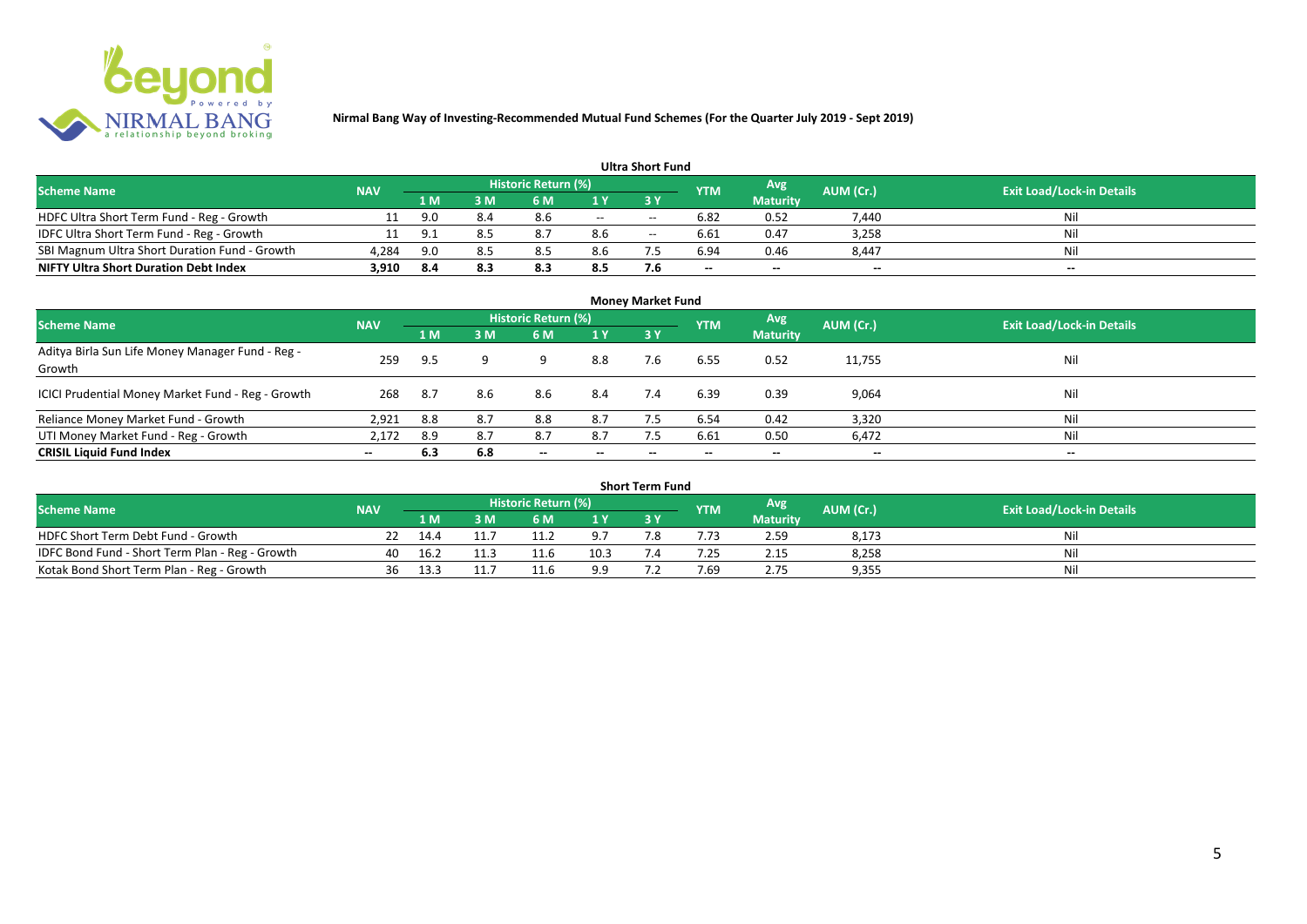

| <b>Low Duration Fund</b>                  |            |      |                |                     |      |  |            |                 |           |                                  |  |  |  |  |
|-------------------------------------------|------------|------|----------------|---------------------|------|--|------------|-----------------|-----------|----------------------------------|--|--|--|--|
| <b>Scheme Name</b>                        | <b>NAV</b> |      |                | Historic Return (%) |      |  | <b>YTM</b> | Avg             | AUM (Cr.) | <b>Exit Load/Lock-in Details</b> |  |  |  |  |
|                                           |            | 1 M  |                | 6 M.                |      |  |            | <b>Maturity</b> |           |                                  |  |  |  |  |
| <b>HDFC Low Duration Fund - Growth</b>    |            | 96   | 8.8            | 8.9                 | -8.1 |  |            | 0.96            | 15,491    | Nli                              |  |  |  |  |
| Canara Robeco Savings Fund - Reg - Growth | 30         | 10.2 | Q <sub>1</sub> |                     | 8.4  |  | 6.8        | 0.80            | 1,049     | Ni                               |  |  |  |  |
| IDFC Low Duration Fund - Reg - Growth     |            | 11.0 | a a            |                     | 8.8  |  | 6.8        | 0.88            | 4.167     | Ni                               |  |  |  |  |

| <b>Banking &amp; PSU Bond Funds</b>            |            |      |      |                     |      |     |                 |                 |                  |                                  |  |  |  |
|------------------------------------------------|------------|------|------|---------------------|------|-----|-----------------|-----------------|------------------|----------------------------------|--|--|--|
| <b>Scheme Name</b>                             | <b>NAV</b> |      |      | Historic Return (%) |      |     | <b>YTM</b>      | Avg             | <b>AUM (Cr.)</b> | <b>Exit Load/Lock-in Details</b> |  |  |  |
|                                                |            | 1 M  | 3 M. | 6 M                 | 1 Y  |     |                 | <b>Maturity</b> |                  |                                  |  |  |  |
| HDFC Banking and PSU Debt Fund - Reg - Growth  |            | 15.3 |      | 12.3                | 10.2 | '.b | 8.00            | 2.71            | 3.285            | Nil                              |  |  |  |
| Kotak Banking and PSU Debt Fund - Reg - Growth | 44         | 13.6 | 13.8 | 13.4                |      |     |                 | 3.76            | 2.198            | Nil                              |  |  |  |
| IDFC Banking & PSU Debt Fund - Reg - Growth    |            | 19.7 | 13.4 | 14.5                |      | ہ - | $^{\prime}$ .29 | 3.15            | 1.544            | Nil                              |  |  |  |

| <b>Corporate Bond Funds</b>                         |            |         |      |      |      |     |            |                 |           |                                  |  |  |  |
|-----------------------------------------------------|------------|---------|------|------|------|-----|------------|-----------------|-----------|----------------------------------|--|--|--|
| <b>Scheme Name</b>                                  | <b>NAV</b> |         |      |      |      |     | <b>YTM</b> | <b>Avg</b>      | AUM (Cr.) | <b>Exit Load/Lock-in Details</b> |  |  |  |
|                                                     |            | /1 M /  | 3 M  | 6 M  | 1Y   |     |            | <b>Maturity</b> |           |                                  |  |  |  |
| ICICI Prudential Corporate Bond Fund - Reg - Growth | 20         | 12.8    | 11.1 | 11.8 | 9.7  | 7.6 | 7.37       | 2.51            | 7,771     | Nil                              |  |  |  |
| HDFC Corporate Bond Fund - Growth                   |            | 22 15.3 | 13.6 | 13.8 | 11.2 | 8.1 | 7.48       | 4.12            | 12,416    | Ni                               |  |  |  |
| Kotak Corporate Bond Fund - Std - Growth            | 2,576      | 14.1    | 10.7 |      | 9.8  | 8.1 | 7.46       | 1.58            | 2,334     | Ni                               |  |  |  |